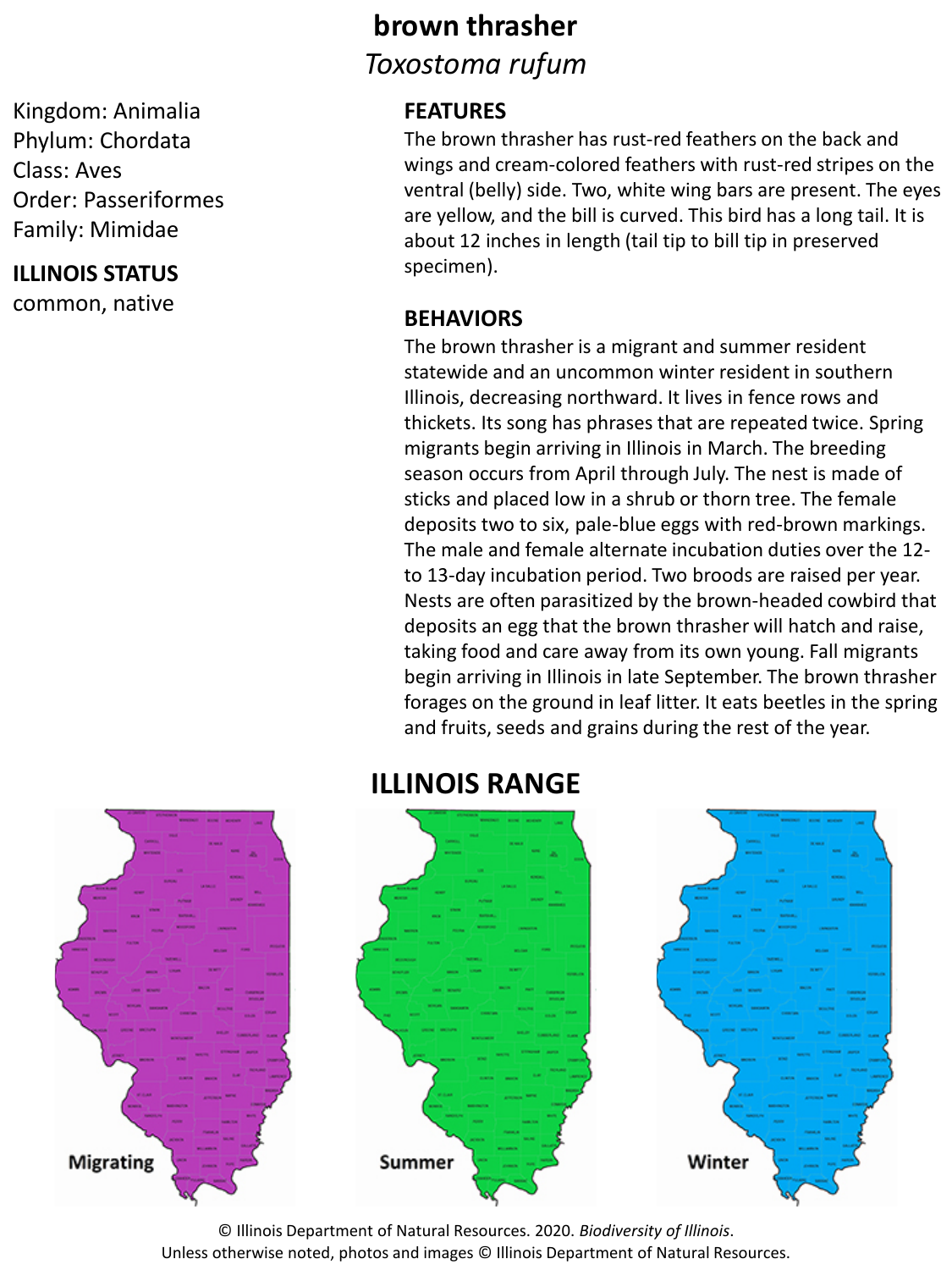# adult



# photos provided by SteveByland/pond5.com



© Illinois Department of Natural Resources. 2020. *Biodiversity of Illinois*. Unless otherwise noted, photos and images © Illinois Department of Natural Resources.